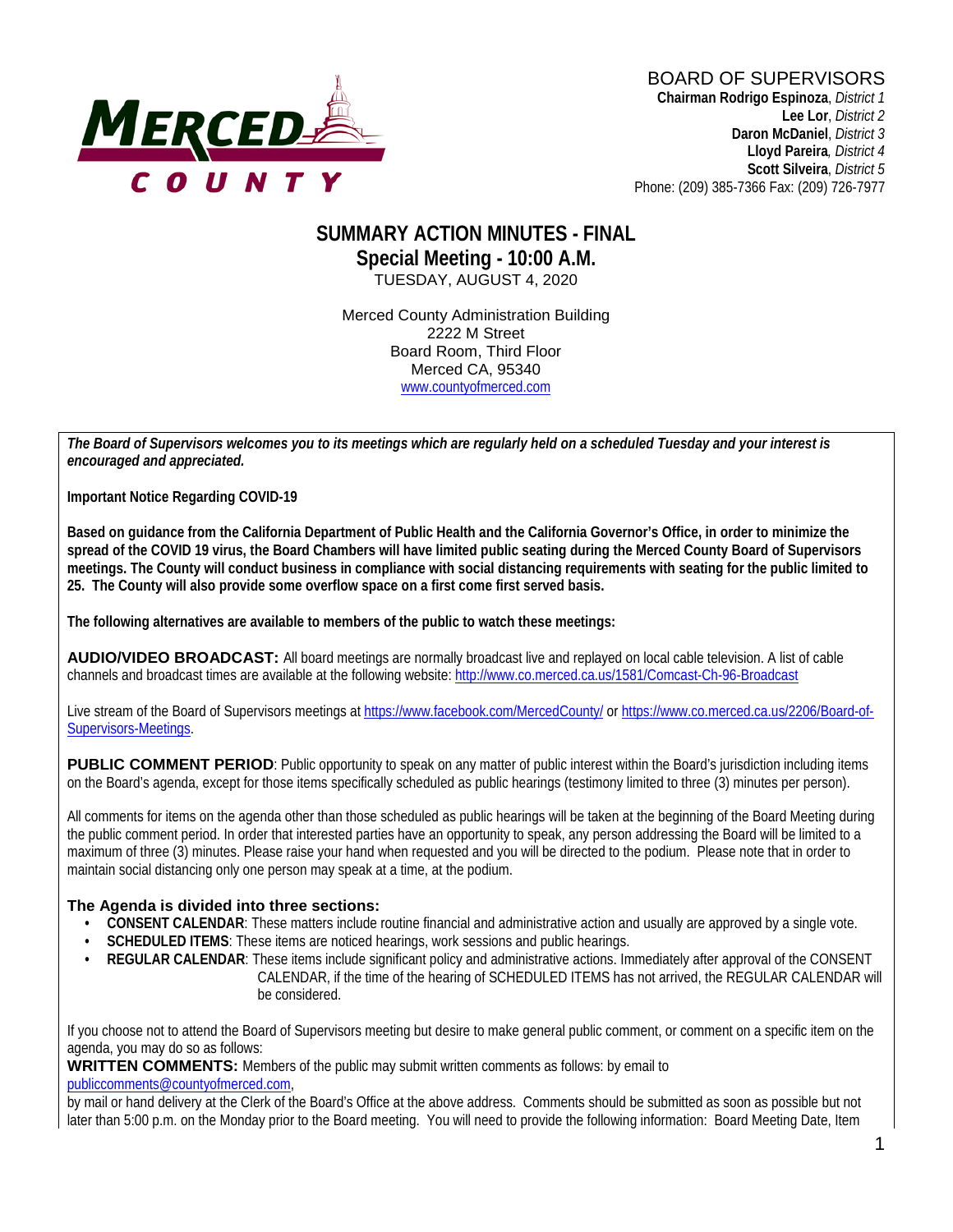Number, and your comments. Please submit a separate email for each item you are commenting on. Please be aware that public comments received that do not specify a particular agenda item will be made part of the record of proceedings as a general public comment. Written comments will be provided to the Board Members, and will be part of the record of the meeting, but will not be read during the meeting.

**PUBLIC HEARINGS:** Public opportunity to provide testimony is limited to three (3) minutes per person. Please raise your hand and you will be directed to the podium. Please note that in order to maintain social distancing only one person may speak at a time, at the podium.

**CLOSED SESSION**: This is the portion of the meeting conducted in private without the attendance of the public or press to discuss certain confidential matters specifically permitted by the Brown Act. The public will be provided an opportunity to comment on any matter to be considered in closed session prior to the Board adjourning into the closed session.

**BOARD AGENDA AND MINUTES:** Board agendas, minutes, and copies of items to be considered by the Board of Supervisors are posted on the Internet at least 72 hours preceding a Tuesday meeting at the following website: [www.countyofmerced.com](http://www.countyofmerced.com/) 

**REASONABLE ACCOMMODATIONS:** Persons who require accommodation for any audio, visual or other disability or Spanish or Hmong interpretation in order to review an agenda, or to participate in a meeting of the Board of Supervisors per the American Disabilities Act (ADA), may obtain assistance by requesting such accommodation in writing. Please address your written request to the Clerk of the Board, 2222 M Street, Merced, CA 95340 or telephonically by calling (209) 385-7366. Any such request for accommodation should be made at least 48 hours prior to the scheduled meeting for which assistance is requested.

*Spanish and Hmong interpreters are available.*

*Interpretes de espanol y hmong estan disponibles.*

*Peb muaj tug paab txhais lug Mev hab Hmoob.* 

#### SCHEDULED ITEMS

### **GOVERNMENT CODE SECTION 54954.2 COMPLIANCE (LATE AGENDA ITEMS)**

**10:00 A. M. INVOCATION led by Sheriff Vern Warnke/PLEDGE OF ALLEGIANCE**

**PUBLIC OPPORTUNITY TO SPEAK ON ANY MATTER OF PUBLIC INTEREST WITHIN THE BOARD'S JURISDICTION INCLUDING ITEMS ON THE BOARD'S AGENDA, EXCEPT FOR THOSE ITEMS SPECIFICALLY SCHEDULED AS PUBLIC HEARINGS (TESTIMONY LIMITED TO THREE MINUTES PER PERSON)**

# *REVIEW BOARD ORDER – SEE PAGE 4*

#### **REPORTS/BOARD DIRECTION**

County Executive Officer, County Counsel, Board of Supervisors Members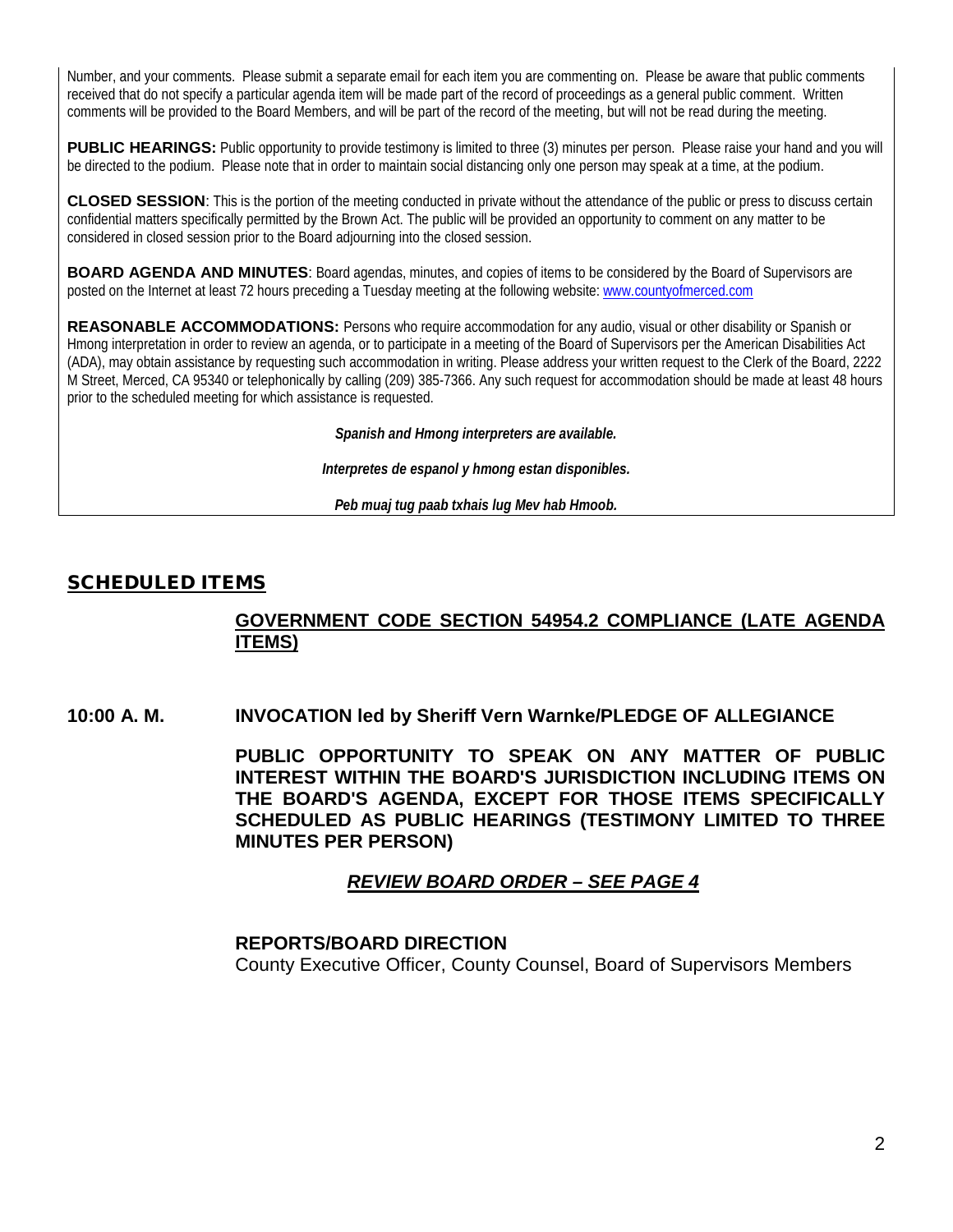# REGULAR CALENDAR

# BOARD ACTION

### EXECUTIVE OFFICE

1. Adopt a Resolution calling for an election to be held in the Boards jurisdiction on November 3, 2020, for the purpose of submitting to voters a general tax measure, to establish a retail transactions and use tax (sales tax) at the rate of 1/2 % (1/2 cent per dollar) for a period of fifteen (15) years; and consolidate said election with the Statewide General Election to be conducted on the same date; and to permit the Elections Department to provide elections services. (4/5 Vote Required)

# **MODIFIED RECOMMENDATION AYES: ALL**

*REVIEW BOARD ORDER – SEE PAGES 4 AND 5*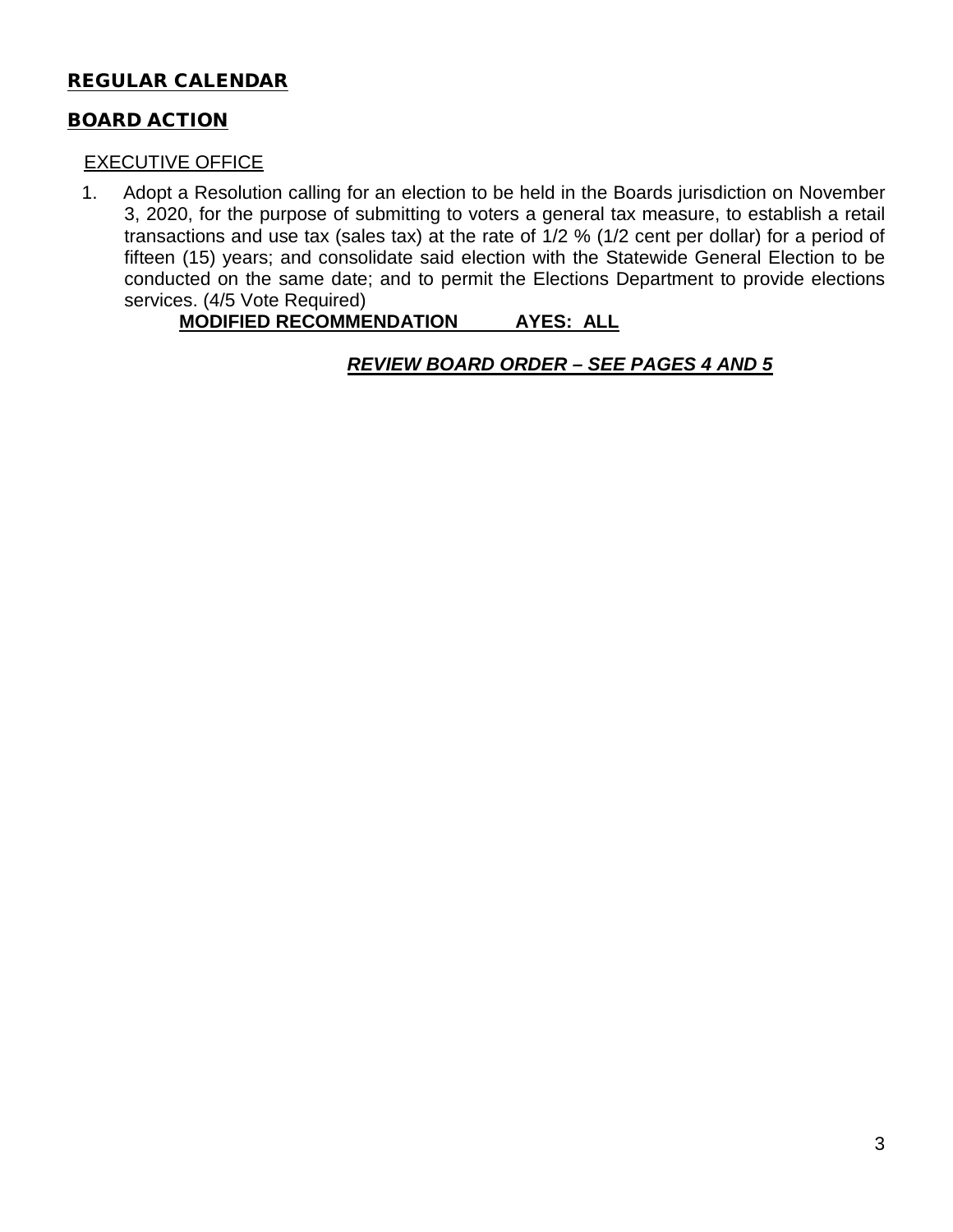#### **BOARD ORDERS – SUMMARY ACTION MINUTES – AUGUST 4, 2020 SPECIAL MEETING**

### **10:00 A.M. SCHEDULED ITEM 2020-08-04 PUBLIC OPPORTUNITY**

*Public Comments received via email for Public Opportunity and Scheduled Items are on file with the Clerk.*

The following spoke in opposition of a proposed general tax measure increase:

Sheriff Vern Warnke; Kathy Ballard, Citizen of Los Banos; Jovana Morales, Policy Advocate with Leadership Council; Sheng Xiong, Leadership Council; Anthony Martinez, City of Merced Council Member; Brenda, Merced resident; Chrisantema Gallardo, Director of 99Rootz; Jose Moran, Livingston resident; Paul Creighton, City of Atwater Mayor; Blanca Ojeda, Community Organizer with Faith in the Valley and Merced resident; and Clara, UC Merced Alumni.

Present: Espinoza, Lor, McDaniel, Pareira, Silveira

#### **ACTION ITEM NO. 1 2020-08-04 EXECUTIVE OFFICE**

The Clerk announces item to adopt a Resolution calling for an election to be held in the Boards jurisdiction on November 3, 2020, for the purpose of submitting to voters a general tax measure, to establish a retail transactions and use tax (sales tax) at the rate of ½% (1/2 cent per dollar) for a period of fifteen (15) years; and consolidate said election with the Statewide General Election to be conducted on the same date; and to permit the Elections Department to provide elections services (4/5 Vote Required) is before the Board for consideration.

Jim Brown, County Executive Office states that due to not having a full Board on July 28<sup>th</sup> staff was directed to continue this item to a special meeting to allow all members to participate in discussions. He further states the County has been working on this since last summer. Mr. Brown reviews a power point presentation on the Sales Tax Measure covering the following slides: Taxes, Initial Process, Fall 2019 Polling, February 2020 Online Community Feedback Form, and Challenges.

Supervisor Silveira corrected main bullet point # 2 of slide entitled "Initial Process" indicating that it should state Fall 2019, and not Fall 2020.

Curt Below with FM3 Research joins the meeting remotely to walk through the June 2020 Polling and go over the key findings of the Community Survey and covers the following slides: **M**ethodology, ISSUE ENVIRONMENT:- **H**omelessness and the economic impact of COVID-19 are the most pressing problems, **T**he public health impact of COVID-19 is seen as a comparatively lesser problem, **F**ew are concerned about jail, abuse by police, library and park conditions, or too much growth, **T**hough the local economic impacts of the coronavirus was a top concern, a majority still expressed confidence in their ability to afford near-term living expenses, **T**hree quarters of respondents said they feel the County needs additional funding. REACTIONS TO A POTENTIAL LOCAL FUNDING MEASURE:- **H**ypothetical Ballot Language Tested, **A**round three in five respondents indicated they would support a local funding measure, with little difference between a 9- and 15-year duration, **M**ajorities of respondents across all five Districts expressed support for a measure, **A**ggregate support levels mirrored reactions to a similar measure in a 2019 survey, though the intensity gap narrowed, **S**upport for a measure remained above 50% threshold for passage after an exchange of information. COMMUNITY SPENDING PRIORITIES: - **M**aintaining 911 emergency response, fire protection, sheriff response times and preventing violent crime were top priorities, **R**etaining qualified deputies, preparing for public health emergencies and supporting jobs were also